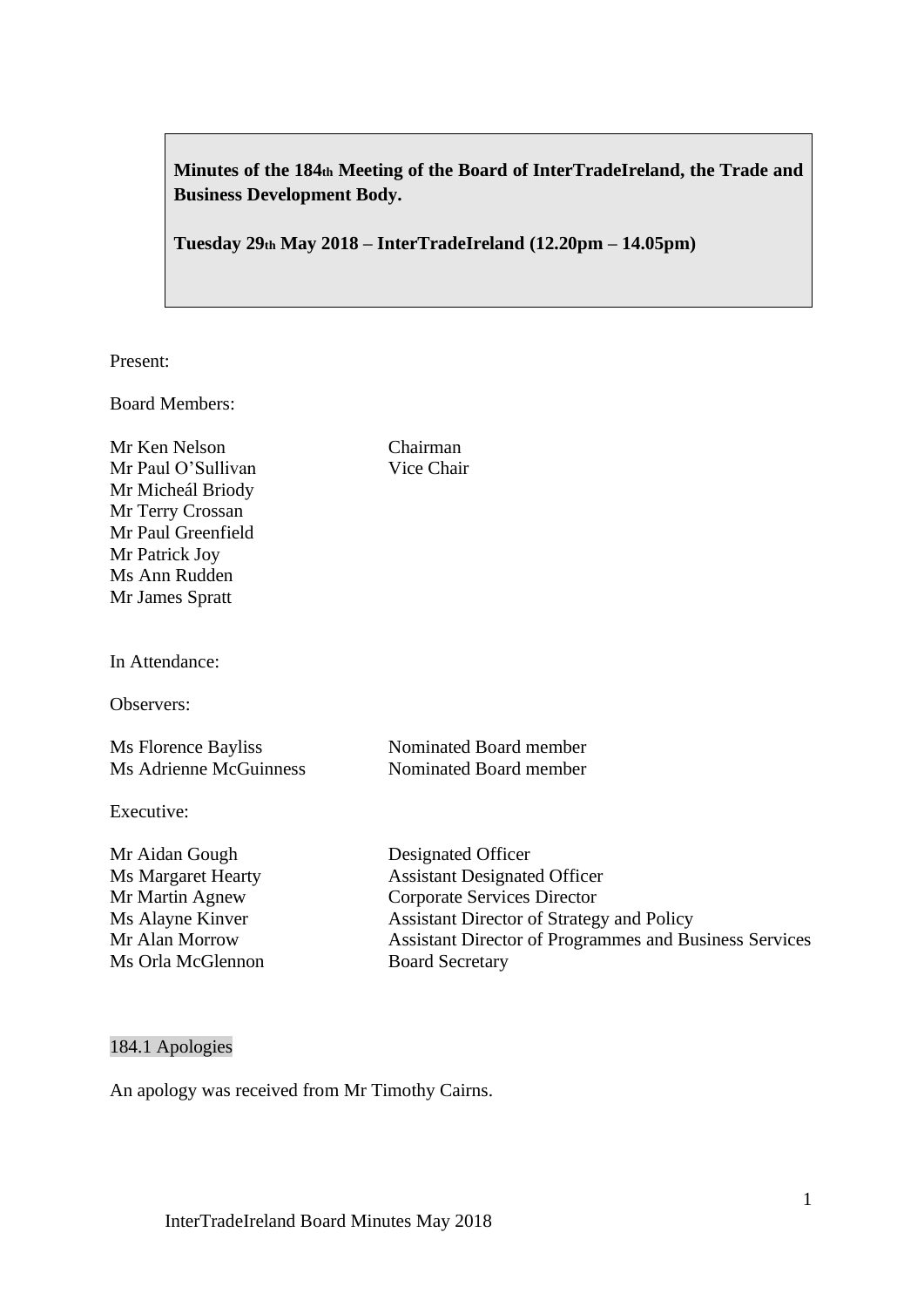### 184.2 Opening Remarks

The Chairman welcomed all to the meeting. He thanked Ms Bayliss and Ms McGuinness for their attendance as observers. He also welcomed Mr Agnew to his first meeting as the new Corporate Services Director. The Chairman informed the Board that Ms Eimear Fitzpatrick, Communications Manager has recently given birth to a baby boy and asked that a note of congratulations be sent to Ms Fitzpatrick on behalf of the Board.

## 184.3 Conflict of Interest

The Chairman asked members to declare any conflicts of interest relating to today's agenda. The Chairman declared a potential conflict of interest arising from his position as CEO of LEDCOM, which is a member organisation of Enterprise Northern Ireland and is involved in the delivery of the Co-Innovate programme. Mr Greenfield declared a potential conflict of interest arising from his position as a member of the Peace IV Working Group and as Board member of East Border Region Ltd, which is involved in the delivery of the Co-Innovate programme. Ms Ann Rudden declared a potential conflict of interest arising from her position as founder and MD of Áine Hand Made Chocolates who are participants on the Co-Innovate programme. Mr Briody also declared a potential conflict of interest arising from his position as CEO of Silver Hill Foods who are participants on the Co-Innovate programme.

No other conflicts were declared.

# 184.4 Approval and Authorisation of the 24th April 2018 Board Minutes

The minutes of the  $24<sub>th</sub>$  April 2018 Board meeting were agreed as a true record of the meeting and were approved by the Board and authorised by the Chairman.

### 184.5 Matters Arising

Mr Gough reported that a copy of the GDPR presentation had been circulated to Board members for information. A note of congratulations had been sent to Mr Briody on behalf of the Board on his recent success on winning the Monaghan Business Person of the Year Award.

### 184.6 Chairman's Business

The Chairman thanked Board members for their responses to the recent survey regarding dates and times for Board meetings. It was agreed that as the majority of Board members were in favour of continuing to hold Board meetings on the last Tuesday of the month, this would continue. Most Board members were in favour of changing the start time of Board meetings to 8.30am which was agreed and would commence from the August 2018 Board meeting. The Chairman advised that Board Secretary would organise refreshments before and after the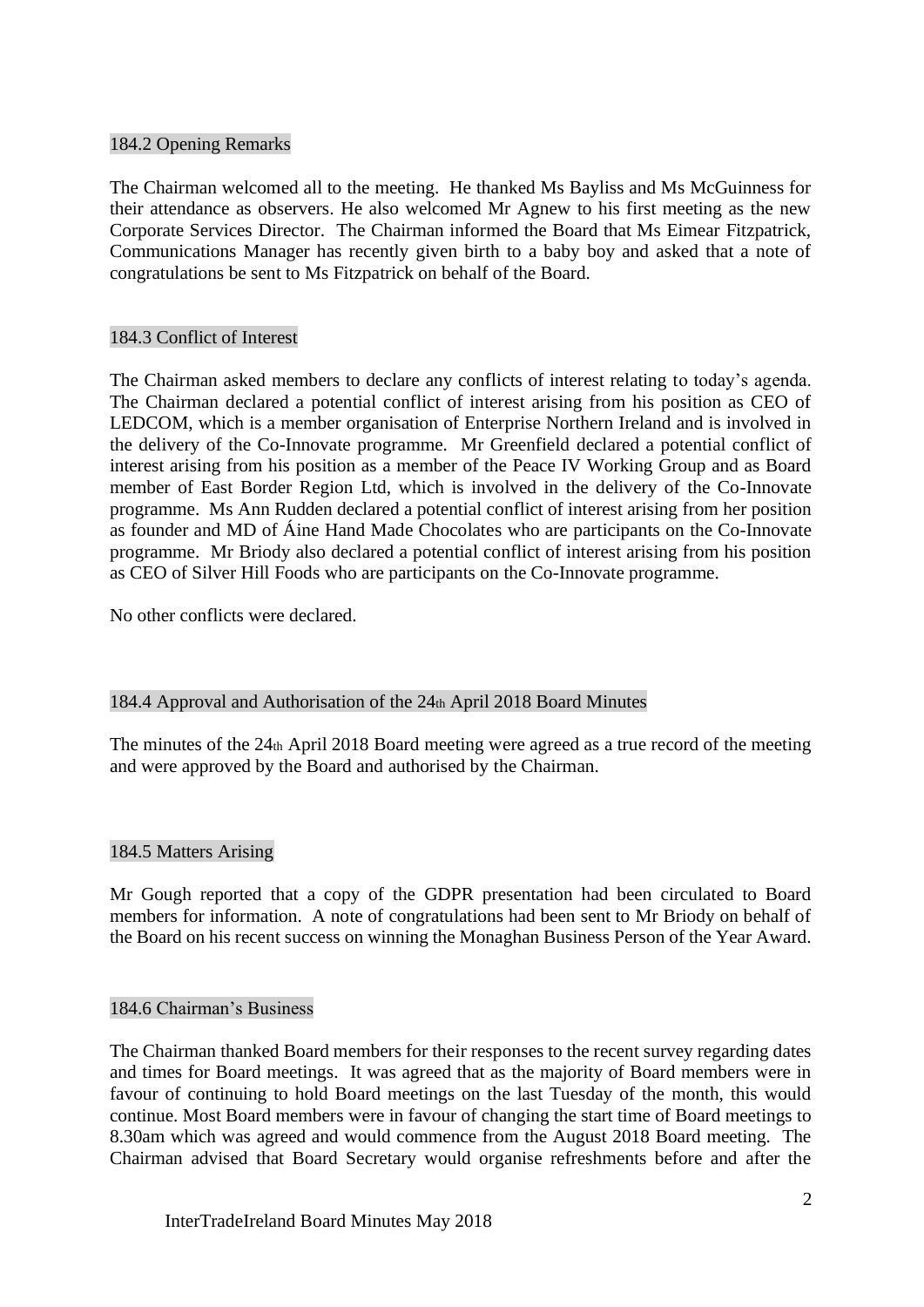meeting. This would allow for Board Sub-Committee meetings to be held following the Board meetings.

The Board Secretary gave an update on electronic Board papers going forward.

### 184.7 Designated Officer Report

Mr Gough informed the Board that it is evident that the Body is working at full capacity and delivering extra activities requires additional staff. The Senior Leadership team (SLT) is currently managing this situation though a combination of processes including a more flexible use of existing resources, fixed and temporary employment opportunities, contracts for services and the use of third party delivery partners through the Financial Assistance Scheme. However, if the Body is to meet the new demands created by the Brexit decision and deliver activities outlined in its corporate plan, including network and cluster development activities and the reintroduction of the Innova programme, it is clear that more staff will be required. A discussion took place regarding the resource needs of the Body in line with budget. The Board endorsed the Senior Leadership Team's approach and a strategic approach to resource planning in line with funding.

Mr Gough reported that the room, commonly known as 'the library' is in need of refurbishment and that plans are underway to modernise this area and transform it into a modern facility that will cater for a wide range of needs including group discussions, conference calls and private space.

The latest meeting of the US-Ireland R&D Partnership took place in Belfast on 16th May 2018. Mr Gough informed the Board that the US-Ireland Research and Development Partnership, launched in July 2006, is a unique collaborative research, development and innovation initiative involving funding agencies across three jurisdictions: USA, Ireland and Northern Ireland. The overall goal of the Partnership is to increase the level of collaborative R&D amongst researchers and industry professionals across the three jurisdictions in the areas of Health, Engineering and Agriculture. To date, this collaboration has funded 43 projects, generating over €80m in valuable discoveries and innovations leading to significant enhancements in health and disease prevention. Mr Gough informed the Board, that following the recent meeting in Belfast, very positive feedback had been received citing the exceptional work of InterTradeIreland as a reason for the Partnership's success.

Mr Gough updated the Board on recent engagement with stakeholders including the recent visit by the EU Brexit Chief Negotiator, Mr Michel Barnier. He advised that he had also recently had meetings with the Belgian Prime Minister and representatives from the German Department of the Economy to discuss cross border trade. The profile of the Body has been raised significantly as a result of these meetings.

The Board noted the Designated Officer's report and the Chairman thanked Mr Gough for his update.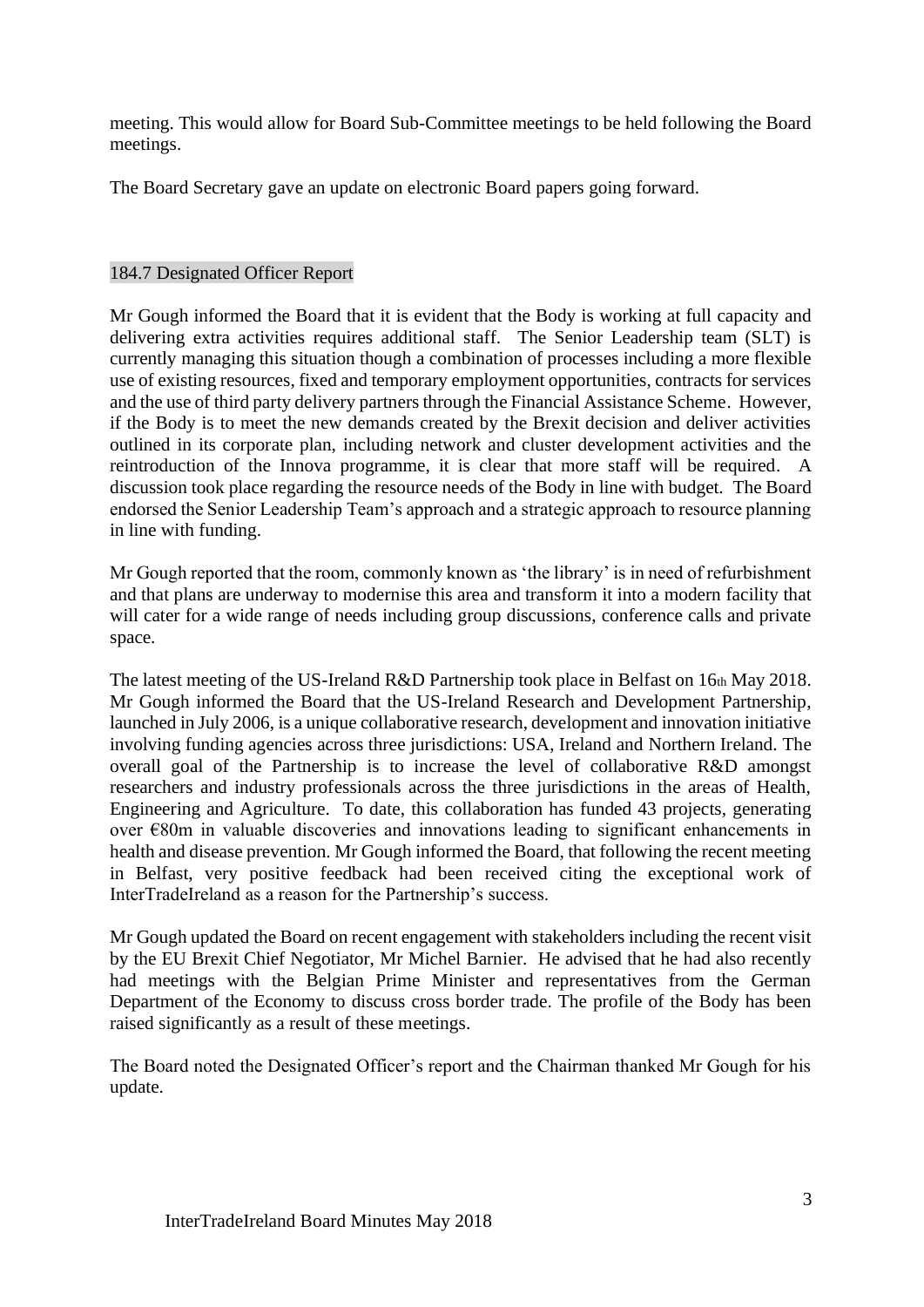### 184.8 Board Sub Committee Reports

### *Innovation Sub Committee Report*

Mr O'Sullivan reported back from the Innovation Sub Committee meeting held on  $24<sub>th</sub>$  April 2018. Seven new Fusion applications were considered. Six projects were approved and one project was rejected. Two projects were deferred from the previous month and both were rejected. Mr O'Sullivan advised that the Sub Committee had discussed and agreed that a proposal for an increase in funding support for Fusion companies should be considered by the Board.

The Board were informed that Ms Dianne Dundas was transferring from the Fusion to the Co-Innovate programme and they asked that her long contribution to the Fusion programme be acknowledged on behalf of the Board.

The Board noted the Innovation Sub-Committee report and the Chairman thanked Mr O'Sullivan for his update.

### *Trade Sub-Committee Report*

Mr Greenfield reported back from the Trade Sub-Committee meeting held on 24th April 2018. He advised that the Committee considered twelve new Acumen applications. Eight projects were approved, one project was referred to the Elevate programme, one project was rejected and two projects were deferred for further information.

The Board noted the Trade Sub-Committee report and the Chairman thanked Mr Greenfield for his update.

### 184.9 For Consideration, Discussion, Decision &/or Approval

### *Business Monitor Results Q1 2018*

Ms Nicola McGuinness, Policy Research Manager joined the Board for this agenda item.

Ms Kinver introduced Ms McGuinness who gave a presentation on the results of the Business Monitor Q1 2018.

Ms McGuinness reported that the survey reveals that the majority of firms across the island remain in a stable position, however levels of growth continue to decline particularly in Ireland. This represents a reduction of 20% of business in growth mode in Ireland from the last survey. The survey also reveals a stability figure of 66% which is the highest recorded since 2011. Sales performance and profitability are also showing signs of decline. Ms McGuinness reported that official employment rates remain high and that our survey shows that fewer companies are hiring staff.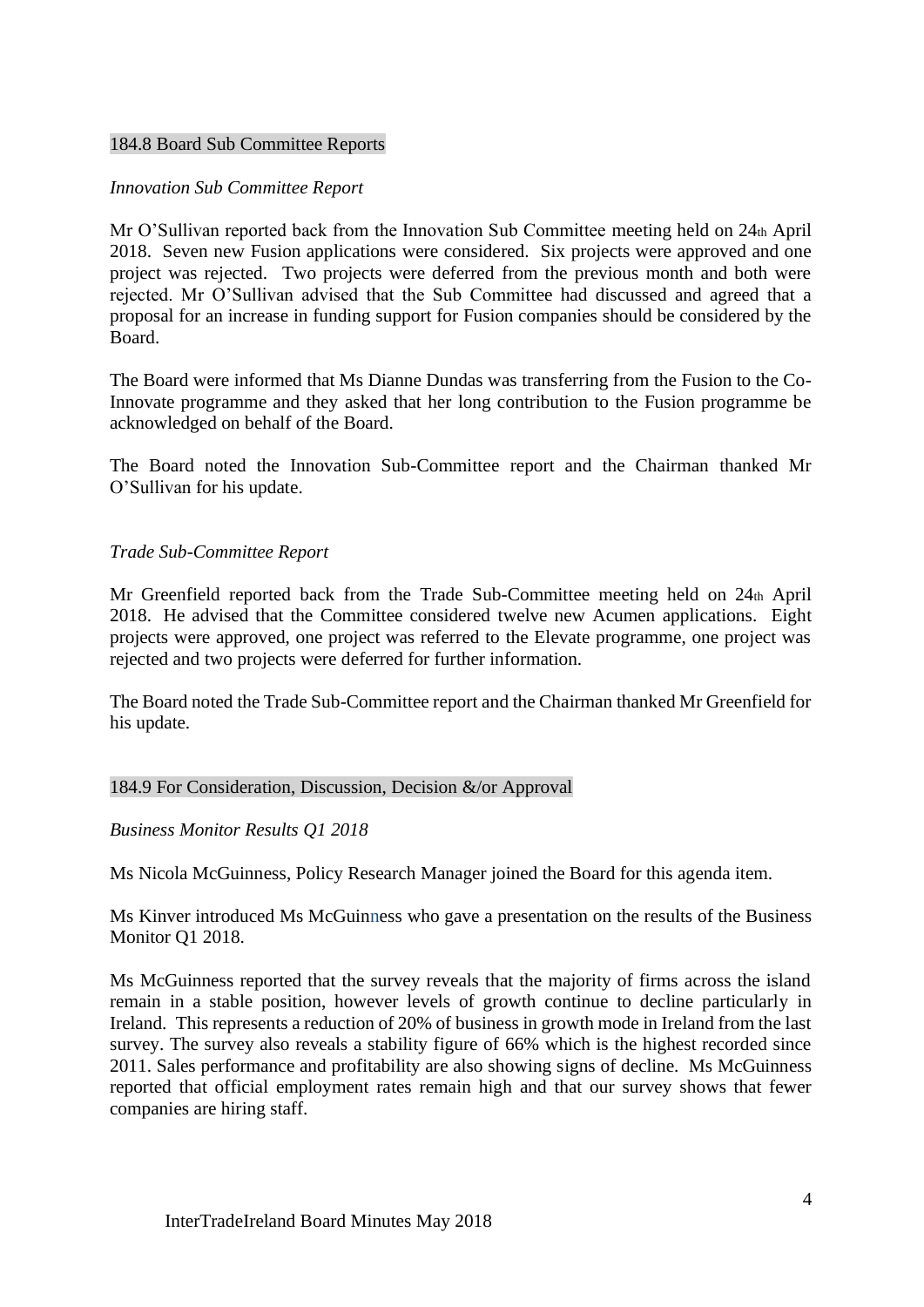Business and consumer confidence is increasing as a concern across all sectors with the construction and retail sector being most affected. Ms McGuinness advised that this could be due to seasonal issues.

Exporters and those with cross border sales continue to indicate that they will be significantly impacted by Brexit, with 21% already seeing a negative impact. In general, the level of preparedness around Brexit has improved but continues to be low, with only 8% of cross border traders having a plan in place for Brexit. 40% of businesses reported that uncertainty makes it difficult to plan. In contrast 55% of companies across the island are prepared for the changes to GDPR which took place on  $25<sub>th</sub>$  May 2018.

Ms McGuinness advised of the significant media coverage on the Business Monitor results for this quarter.

The Board discussed the results of the Business Monitor. Given that just 8% of cross border traders have a plan in place for Brexit, the continuing importance of InterTradeIreland offering companies the Brexit Start to Plan Vouchers was highlighted. Ms Hearty reported that there has been a recent increase in the demand for vouchers.

The Board noted Q1 2018 Business Monitor results and the Chairman thanked Ms McGuinness for her presentation.

### *Horizon 2020 Update*

Ms Karen McCallion, Science, Technology and Innovation Manager and Mr Chris Shiels, Horizon 2020 Programme Manager joined the Board meeting for this agenda item.

Ms Kinver introduced Ms McCallion and Mr Shiels.

Mr Shiels gave a presentation on InterTradeIreland's activities to encourage more North South cooperative applications to Horizon 2020, the EU Programme for Research and Innovation. He advised that InterTradeIreland chairs the All Island Steering Group for Horizon 2020 comprising members from various Government Departments, North and South. In 2014 the group agreed a Strategic Action Plan for Horizon 2020 with a target drawdown of €175m for North South collaborative projects over a period of seven years. The Action Plan includes a range of supports:

- Travel Schemes;
- Events and Workshops;
- Training;
- Information and Advisory Service and
- Research

Mr Shiels informed the Board that over the period 2014 to 2016 of the Horizon 2020 Programme, North South applications and drawdowns was almost double that of the previous FP7 programme. The total drawdown to March 2018 for collaborative North South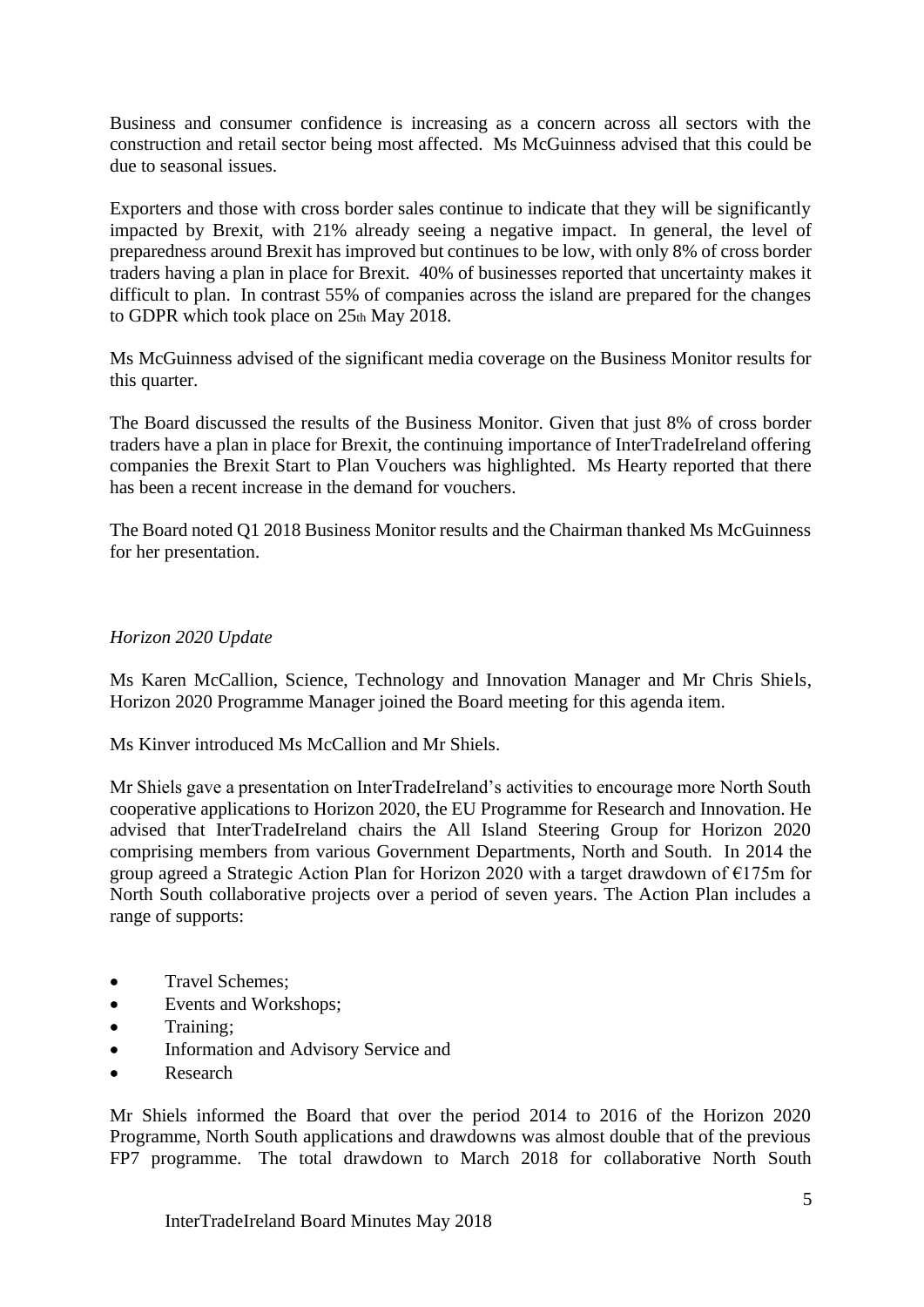applications from the Programme is  $668.56$ m. A new approach has been developed following feedback from 365 respondents to an all island survey on continued North South participation in Horizon 2020. The steering group agreed to more bespoke events, focussed on particular calls, rather than broader topics. Mr Shiels advised that the new approach has been disseminated to stakeholders for feedback through a series of workshops and events. In 2018, as well as the "Focus On" events, the Horizon 2020 team will pilot different styles of networking and training events. These will include:

- Focus on Bio-based Industries Opportunities in H2020 Workshop, University College Cork, 31st May 2018;
- Focus on Cyber Security, Queen's University Belfast, September 2018; and
- Focus on Fast Track to Innovation Dublin October 2018

Mr Shiels advised that 61% of survey respondents perceived the application process for Horizon 2020 to be more difficult than applications for equivalent funding programmes. InterTradeIreland responded to this by devising a bespoke training programme to provide practical support to those intending to write and submit Horizon 2020 applications in the near future. This Bespoke 2-Day Training Programme was piloted in Dublin on 15th/16th May 2018. It is planned to roll out additional sessions of this two-day training programme covering upcoming calls.

Mr Shiels also advised the Board that InterTradeIreland will host a high profile dinner event at Farmleigh House, Dublin on 20th June 2018 entitled: *Strategic Opportunities for North South Participation in Horizon 2020 and Beyond.* This event will bring together key decision makers and senior researchers from academic institutions and industry across the island to raise awareness of the target and help ensure the level of success in Horizon 2020 are maintained for the remaining calls for the programme. It will also provide a networking opportunity for North South academic and industry to foster collaborative relationships. Mr Shiels reported that the Tánaiste Simon Coveney has confirmed his attendance and invitations have been sent to Mr Noel Lavery, Permanent Secretary of the Department for the Economy.

Although the success rate for North South participation is on track to achieve the joint drawdown target of  $E175m$ , there are still challenges. Mr Shiels advised that in order to maintain impetus, in agreement with the steering group, InterTradeIreland will continue to provide a refreshed suite of targeted supports on the sectors where both Ireland and Northern Ireland have complementary strengths. These include:

- Bespoke Training Initiatives;
- Sector/Call Specific Events and
- Strategic Social Events and Communications

Ms McCallion advised that the UK government has given a commitment that funding for H2020 will continue following Brexit and InterTradeIreland will continue to celebrate the success to date and continue with this sector specific approach for the remainder of the programme.

The Board discussed this initiative and agreed that awareness and understanding of the programme was critical to its success. The Board noted the Horizon 2020 update and the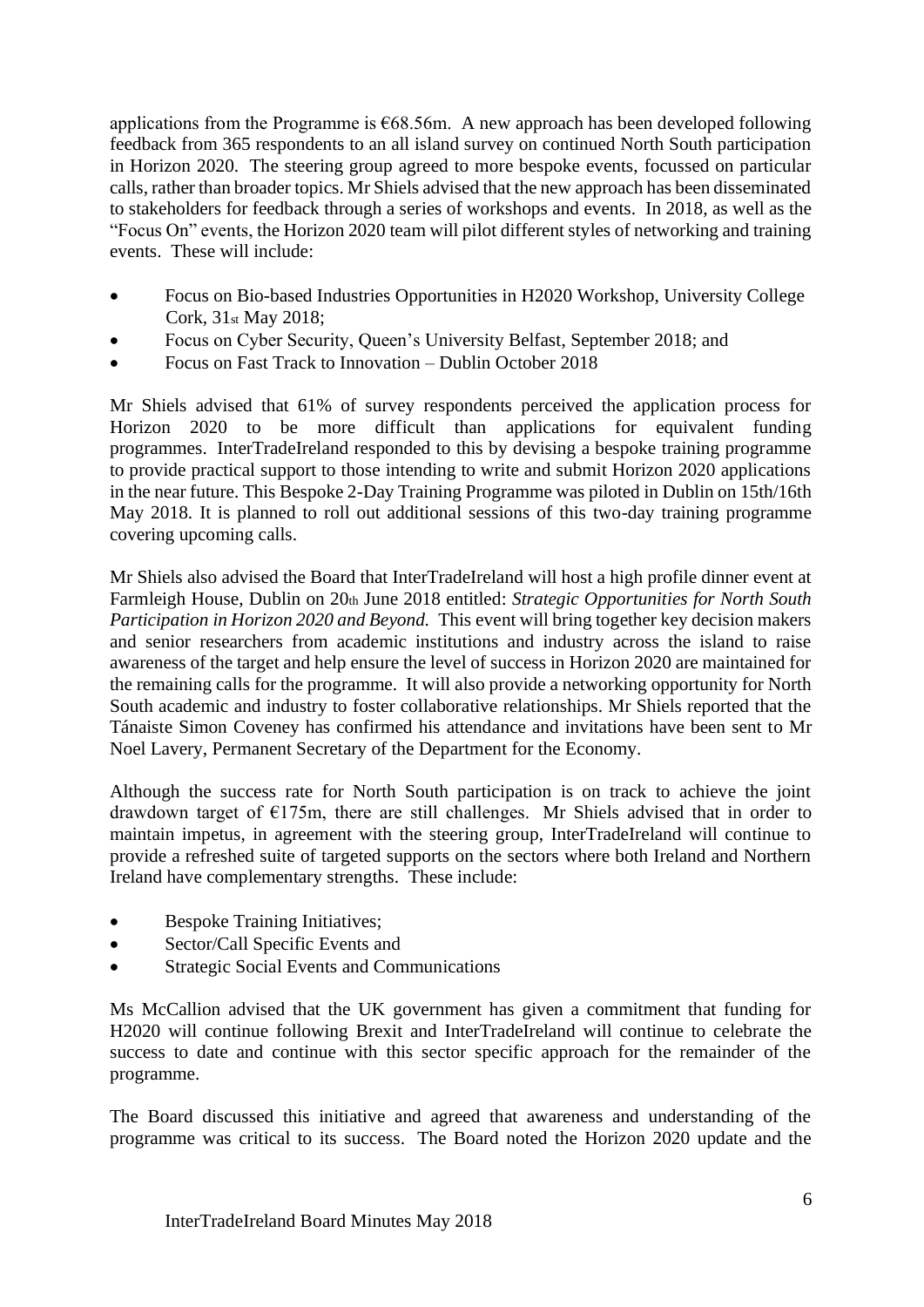Chairman wished the team every success with the event on 20th June. He thanked Mr Shiels and Ms McCallion for their comprehensive presentation and work in this area.

## *Operations Directorate Progress and Activity Report*

Mr Morrow presented the Operations Directorate Progress and Activity report. He advised that to date, programme budgets and targets are largely on track. There continues to be a strong demand for the Brexit vouchers with improved demand from companies in Ireland, aided by the RTE Radio 1 adverts and ongoing local profiling of the Brexit Advisory Service. Events were held in partnership with Chambers of Commerce in Wexford and Mullingar in April. A half day event in Sligo in conjunction with the Local Enterprise Office attracted 50 attendees and feedback was positive.

Mr Morrow informed the Board that the third "Selling to Government" breakfast briefing was delivered in Limerick in partnership with the Limerick Local Enterprise Office. A "Selling to Government" Meet the Buyer event will be held in Armagh City Hotel on 13th June 2018. All Centres of Procurement Expertise and N.I. Local Authorities will be in attendance. Parallel sessions will be delivered on Brexit, selling into ROI market, frameworks and tender tips. InterTradeIreland will launch its N.I. Local Government Threshold Guidebook at the event. It is anticipated that over four hundred SMEs will be in attendance. Board members were all cordially invited to attend this event. Mr Morrow advised that Supplier Engagement development activity has been undertaken with N.I. Water, Translink and N.I Housing Executive.

The Board were informed that the first N.I. based Challenge workshop of the year was held in April and it is expected that six SMEs will proceed to receiving coaching support.

Mr Morrow advised that the new Trade Manager, Ms Alison Currie had taken up her post. The tender process for contractor services to deliver the next phase of the Acumen programme has commenced with Central Procurement Directorate. Any Board member wishing to participate in the evaluation process were asked to contact the Executive.

The Seedcorn Competition promotional workshops have taken place with 254 companies attending. To date, 115 companies have registered for the competition which is in line with last year. Mr Morrow reported that a number of 2017 competition winners have reported success in fund raising following participation in last year's competition.

A Venture Capital Case Study workshop for Invest N.I. took place in April and feedback from this event has been very positive.

The Board noted the Operations Directorate Progress and Activity reports and the Chairman thanked Mr Morrow for his report.

### *Governance and Financial Matters*

Mr Agnew presented the Governance and Financial Matters report. He advised that the external audit for 2017 is largely complete with no major issues being raised. The draft 2017 Statutory

InterTradeIreland Board Minutes May 2018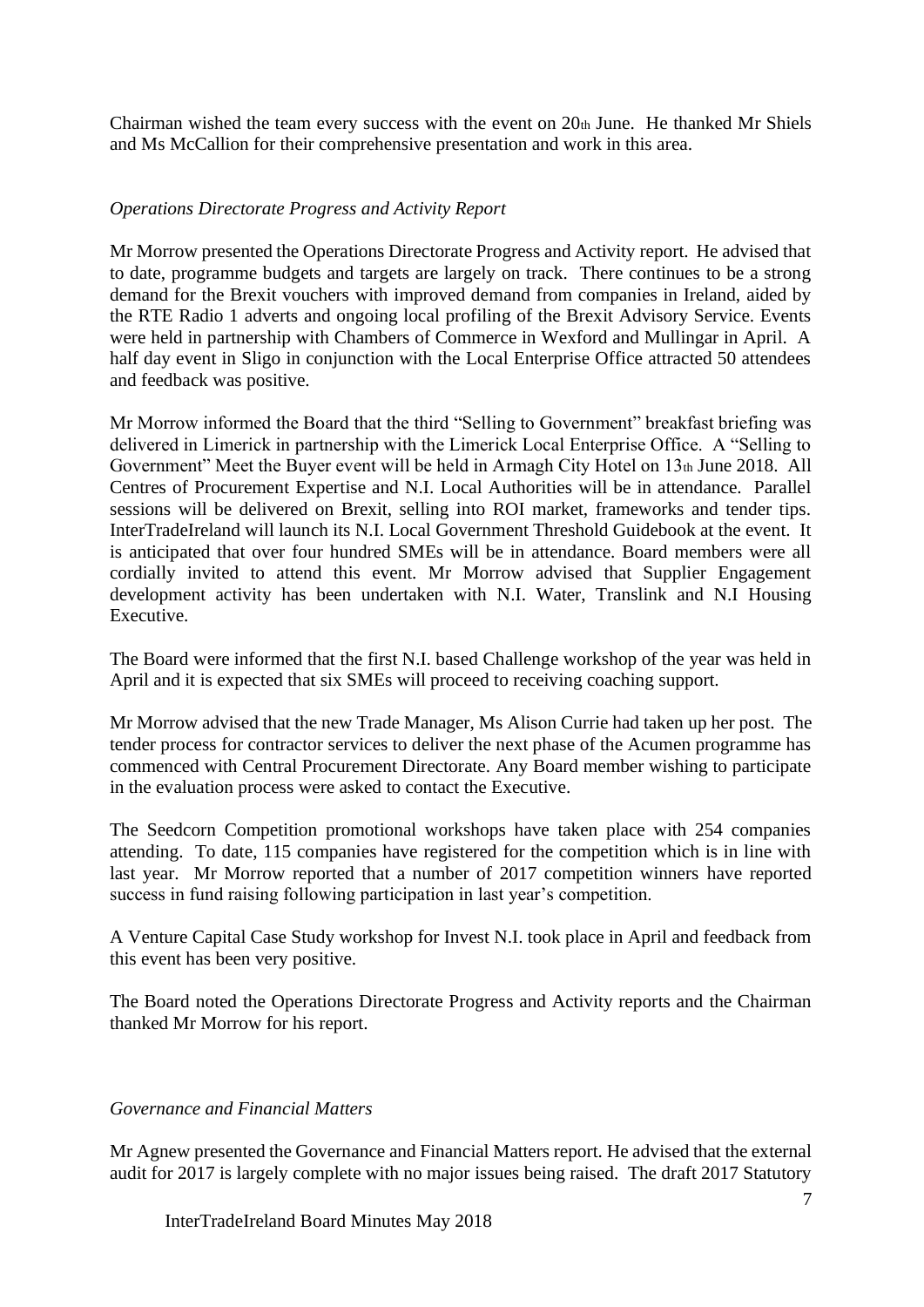Financial Statements were approved by the Audit and Risk Assurance Committee held prior to the Board meeting. The Board also approved the 2017 Draft Financial Statements which are expected to be certified by the two Comptroller and Audit Generals in advance of the deadline of 30th June 2018.

Mr Agnew advised that the next internal audit is scheduled for the end of June 2018 and will review the adequacy and effectiveness of procedures and controls operating in Human Resources and a follow-up review in respect of recommendations made following the audit of IT security.

The Board were informed that Fraud Awareness training was provided to all staff in April 2018.

Mr Agnew reported that the General Data Protection Regulations (GDPR) came into force on 25th May 2018. He advised that the GDPR working group continues to review data protection matters with weekly meetings being held. Examples of actions completed during the past month include:

- Draft Privacy Policy has been drafted and presented to the Senior Leadership team;
- Consideration of records to be shared with others in terms of agreements and safeguards; and
- Development of a Breach procedure.

The Board noted the Governance and Financial Matters report and the Chairman thanked Mr Agnew for his report.

### *Tenders and Variations to Letters of Offer/Appointment*

Mr Agnew sought permission to go to competitive tender to contract an organisation to develop and deliver a report which will comprehensively define and appraise a new cross border supply chain initiative for the Body. The Board discussed and approved Mr Agnew's request.

Mr Agnew sought permission for an extension to the Acumen IV Managing Agent contract for the period 1st July 2018 to 30th September 2018 at no additional cost. The Board approved this request.

### *Communications Update*

Mr Agnew presented the Communications update. He advised that the visit by Mr Michel Barnier, Chief Negotiator for British Exit from the EU had generated significant media interest and as a result InterTradeIreland had great exposure across broadcast, TV and press.

The Communications team have recently been focussing on rolling out the Body's refreshed image across all marketing materials, including brochures, stands, business cards, fliers and adverts.

Mr Agnew informed the Board that the results of the latest Business Monitor had generated significant coverage.

InterTradeIreland Board Minutes May 2018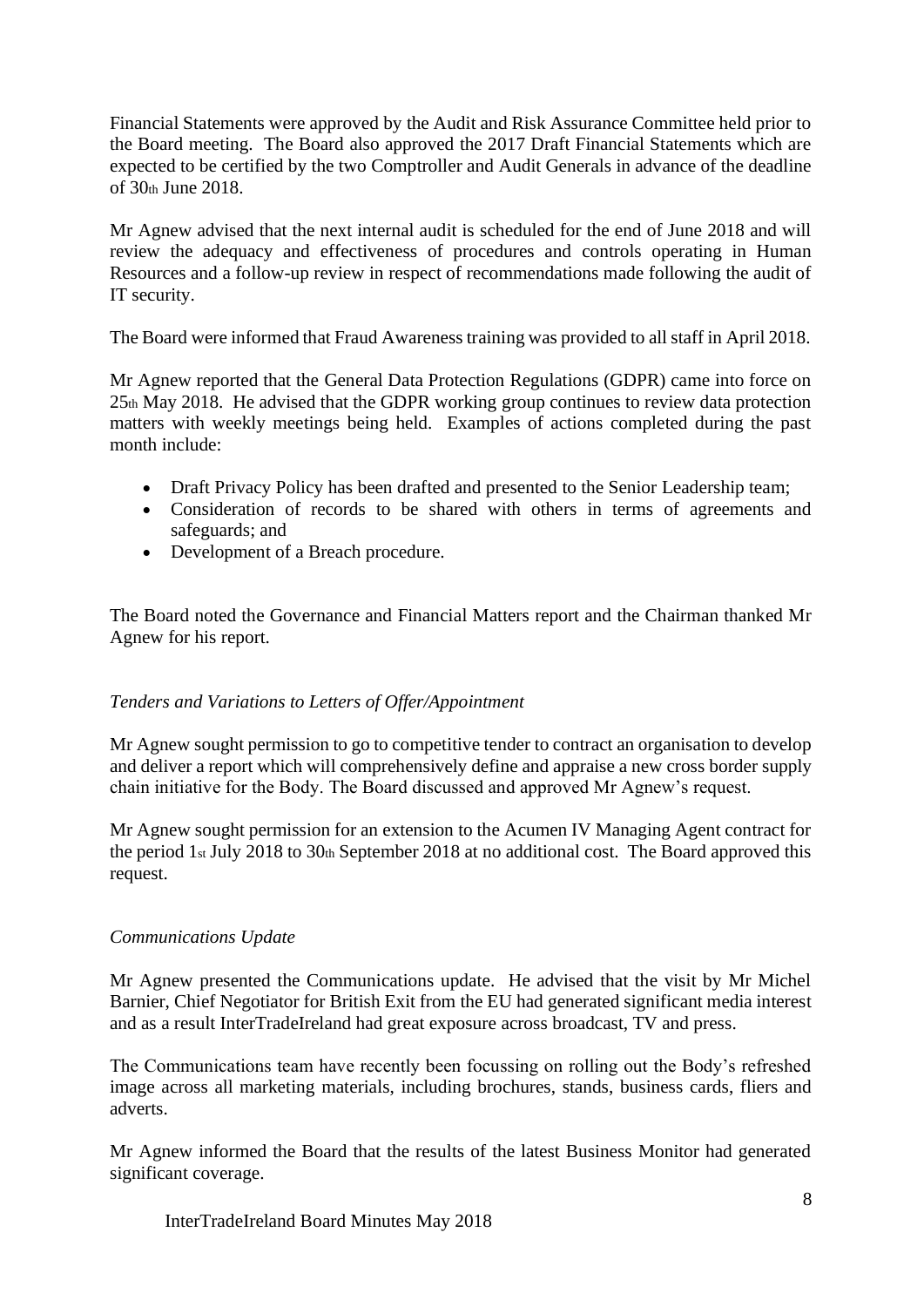The new InterTradeIreland website is due to go live at the beginning of June 2018. The Chairman suggested that a demonstration on the new website be given at a Board meeting when it is completed.

Mr Agnew advised the Board that the terms of reference have been drafted and issued to Central Procurement Directorate for the Advertising, Design and Print Contract and PR and Event Management Contract.

The Board noted the Communications update and the Chairman thanked Mr Agnew for his report.

### *Business Plan Budget Variance and Milestone Exception Report*

The Board noted the Business Plan Budget Variance and Milestone Exception Report.

#### *Co-Innovate Programme Update*

Mr Neil Ryan, Co-Innovate Director joined the Board meeting for this agenda item. He reported the numbers of attendees for the Strand 1 workshops and also additional workshops are now being scheduled for the 2nd half of 2018 to recruit an increased level of businesses.

Mr Ryan gave an update on Strand 2 of the programme with both business and innovation audits progressing well with positive feedback from participants. Although it would appear that that we are behind on target numbers, the team have already approved and assigned consultants to carry out an additional 95 business status reviews and 39 innovation audits, and it is just a case of agreeing dates with the businesses. These reviews and audits, once delivered, will take the associated numbers beyond the monthly targets.

Mr Ryan reported that 5 businesses have been given approval to progress to Strand 3 of the programme. Assessment panels occur every 2 weeks, with only those business cases who could develop a potential strand 4 or 5 project being approved for strand 3. This strand provides 10 days mentoring to enable progression to the next strand.

Strand 4 and 5 of the programme is almost ready to be launched, as application forms have been agreed and with partners finalising contractual agreements. It is anticipated that project work will commence in October 2018.

The Board noted the Co-Innovate programme update and the Chairman thanked Mr Ryan for his work in this area.

#### *Brexit Update*

Mr Gough gave an update on Brexit activities. He advised that demand for the Brexit Advisory Service was increasing. An economic appraisal has been commissioned for a further phase of the Brexit Start to Plan Voucher Scheme in anticipation of a further demand for the service. An on-line tool is also being developed and a new case study being undertaken. Ms Hearty